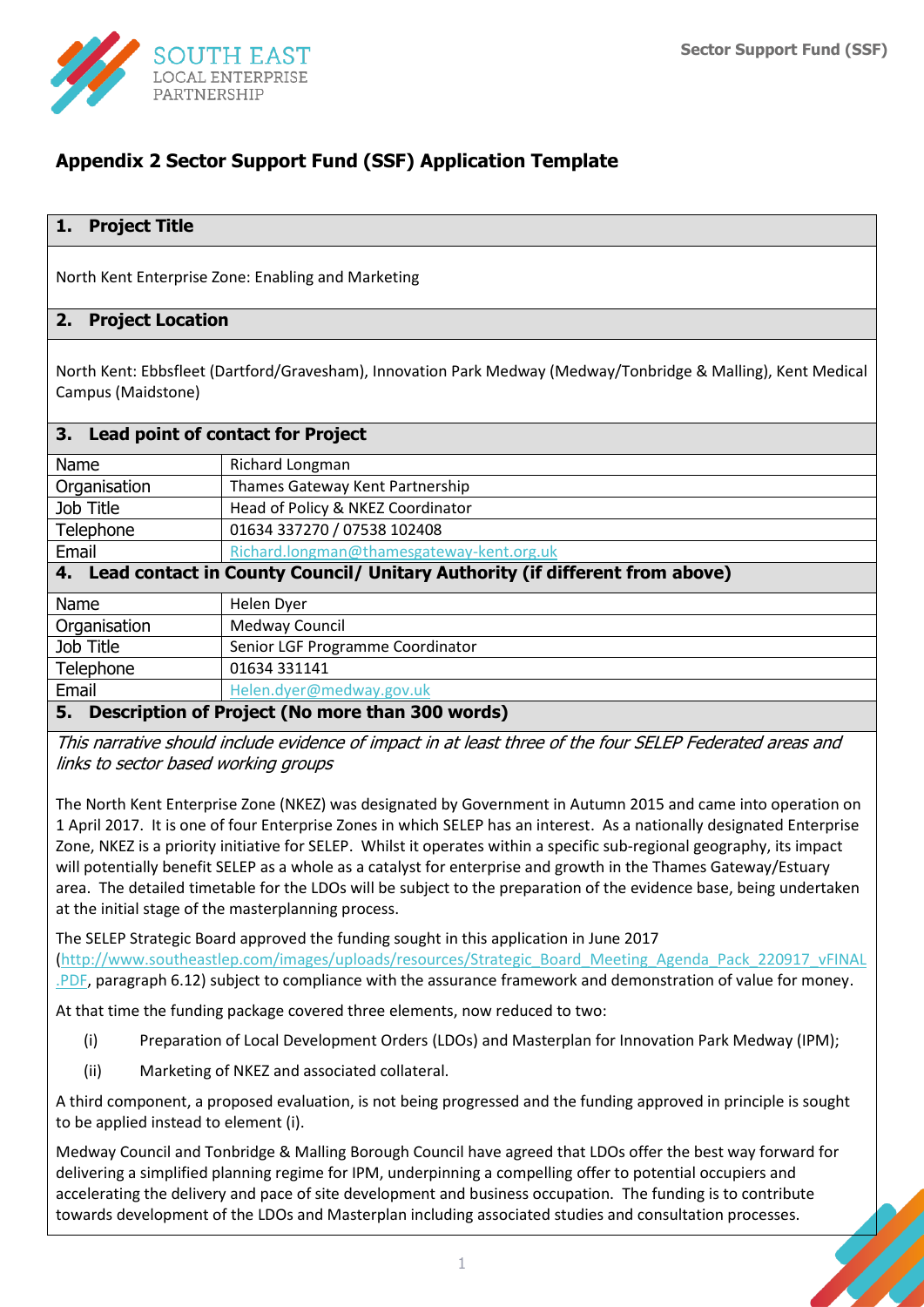

The NKEZ Strategic Board has adopted a marketing strategy taking a phased approach to awareness-raising, targeted advertising, promotional collateral, social media and direct marketing. This is being led by Locate in Kent on behalf of NKEZ. This element of funding is to enable added-value activity to enhance the marketing impact for NKEZ.

## **6. Project links to SELEP Strategic Economic Plan**

Please identify which objectives within the current SEP that this project will assist in delivering

Successful delivery of the North Kent Enterprise Zone supports a number of strategic objectives within the current  $SEP<sup>1</sup>$ :

- It focuses on the Thames Gateway, the SELEP's top spatial priority (e.g. 1.4, p.7; 4.178, p.148).
- It focuses on innovation and growth in knowledge-intensive sectors, in particular medical and life sciences and technologies, advanced manufacturing and engineering and digital and creative industries. This aligns well with priorities set out in the Government's Industrial Strategy White Paper and emerging thinking on SELEP's Strategic Economic Plan as well as the existing SEP (2.15, p.22; 4.153, p.140).
- It targets locations where high value employment will boost land values and confidence to support housing delivery (2.94, pp.42-43), including Ebbsfleet Garden City, by helping provide impetus to commercial growth and creation of high value jobs (e.g. 4.158, p.143; 4.180, p.149).
- It will improve the productivity of the south east economy, raising GVA and investor confidence (2.29-2.31, p.27).
- It will strengthen linkages between business and the higher education sectors, both through on-site provision and governance arrangements (2.12, p.20).
- It reflects the recognition given by SELEP to the potential for business park development at Rochester Airport (Innovation Park Medway), backed by allocations from rounds 2 and 3 of the Local Growth Fund and provisional commitment of a Growing Places Fund loan for enabling development.
- It accelerates delivery of the Kent Medical Campus as a key driver for growth in life sciences and medical technology industries in the SELEP area (2.20, p.24), also supporting delivery of the Government's Strategy for UK Life Sciences.

The marketing dimension of this project is crucial for promoting the whole of NKEZ. Bringing forward the LDOs for Innovation Park Medway will help accelerate development of a flagship site and create the conditions for innovation and growth by providing the framework for high quality premises, business environment and support networks to encourage increased investment in R&D, start-ups, incubation and grow-on opportunities for innovators and entrepreneurs and clustering of SMEs to stimulate collaboration and strengthen supply chains (2.26, p.26; 3.46, p.68).

The NKEZ reports progress to SELEP and to Kent & Medway Economic Partnership (KMEP) at least annually, including as part of the Annual Conversation process. The NKEZ will report on the progress of this project to KMEP and will agree with KMEP the form and frequency that reporting will take.

## **7. Total value (£s) of SSF sought (net of VAT)**

£161,000 (58%)

## **8. Total value (£s) of project (net of VAT)**

£278,310

## **9. Total value (£) of match funding (net of VAT)**

<sup>1</sup> <sup>1</sup> References to paragraph and page numbers in the South East LEP "Growth Deal and Strategic Economic Plan", March 2014,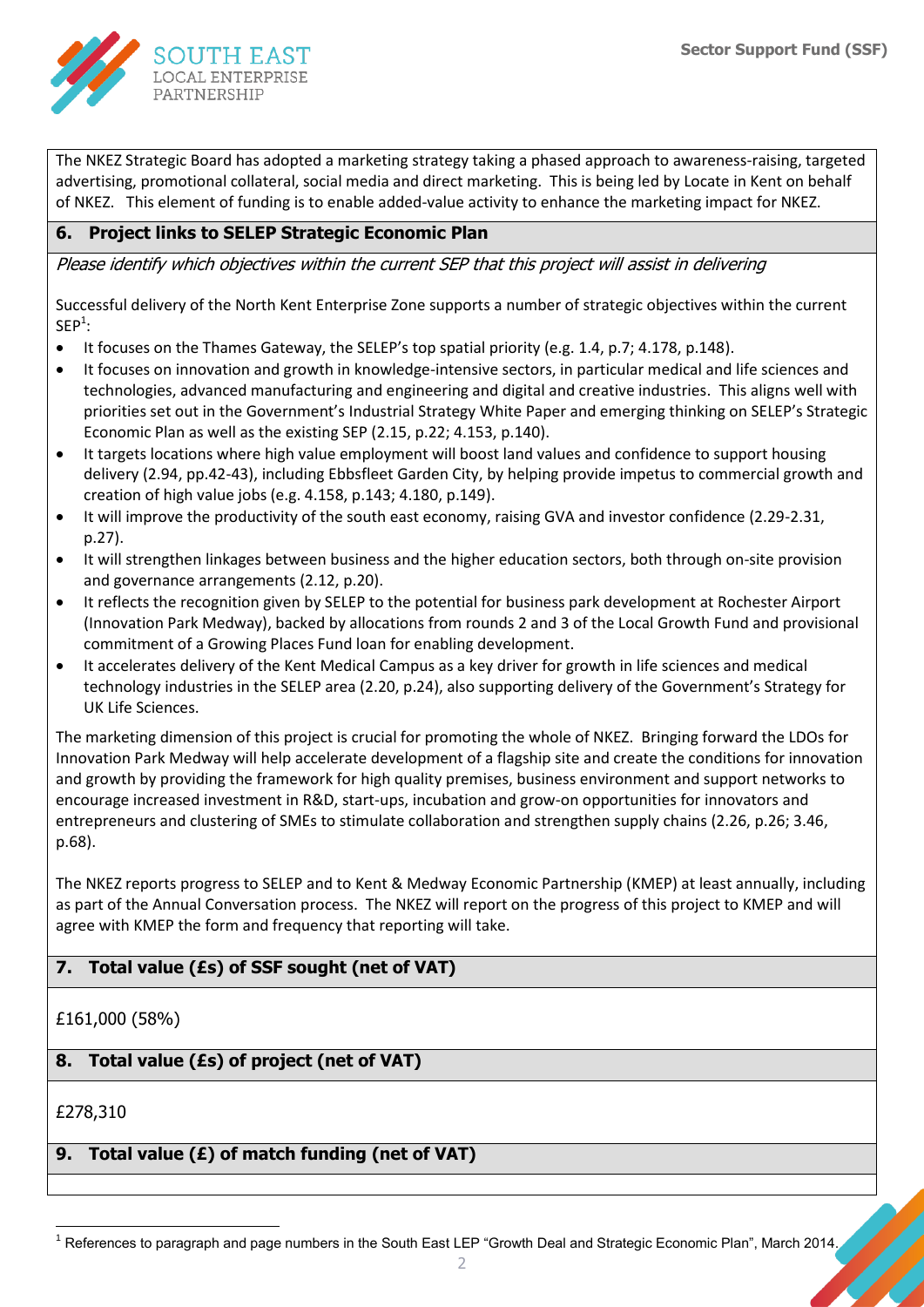

## £117,310 (42%)

| 10. Funding breakdown (£s)                                                     |         |         |            |              |  |
|--------------------------------------------------------------------------------|---------|---------|------------|--------------|--|
| <b>Source</b>                                                                  | 2017/18 | 2018/19 | 2019/20    | <b>Total</b> |  |
| <b>SSF</b>                                                                     | 5,520   | 155,480 |            | 161,000      |  |
| Other sources of funding (please list below, add additional rows if necessary) |         |         |            |              |  |
| Locate in Kent                                                                 | 16,900  | 10,000  |            | 26,900       |  |
| Medway Council                                                                 |         | *59,169 | $**23.141$ | 90,410*      |  |
| Tonbridge & Malling BC                                                         | 8,100   |         |            |              |  |
| <b>Total</b>                                                                   | 30,520  | 224,649 | 23,141     | 278,310      |  |
| SELEP funding as % of total                                                    | 18.1%   | 69.2%   |            | 57.8%        |  |
| $\cdots$ $\cdots$ $\cdots$ $\cdots$                                            |         |         |            |              |  |

\* Medway Council and Tonbridge & Malling BC committed to providing match funding: actual split in 2018/19 and 2019/20 subject to final confirmation.

\*\* Assuming 10% of contract payable on completion falling into 2019/20

## **11. Details of match funding**

Insert details of match funding, including who is providing match, at what value, on what terms and what assurances are there that the match will be provided

All expenditure already incurred post-dates the SELEP Strategic Board's approval of 9<sup>th</sup> June 2017.

(i) Separate LDOs are required for each local authority area (Innovation Park Medway spans the municipal boundary between Medway Council and Tonbridge & Malling Borough Council (T&MBC)). On behalf of the two authorities, Medway Council has procured consultancy support to prepare the LDOs and Masterplan for the IPM. The total contract cost is £231,410. This exceeds the estimate of £180,000 (itself the mid-point in a range of £155,000 to £205,000) that formed the basis for the £126,000 (70%) proposal made to SELEP in June 2017.

The third element of the 9 June package provisionally sought £15,000 for evaluation of NKEZ. In December 2017 the NKEZ Strategic Board decided not to proceed with evaluation at this point in time but, without prejudice to future decisions, to ask SELEP to earmark the funding provisionally approved to leave open the possibility of bringing forward a future proposal.

Following subsequent discussions with SELEP and its Accountable Body, the NKEZ Strategic Board proposed that application be made to increase the SELEP contribution towards LDO preparation by £15,000 in view of the higher than expected costs of the contract. This would take the SELEP contribution towards this element up to £141,000, comprising 61% of the LDO project costs, with partners contributing 39% match.

T&MBC have provided initial match funding in 2017/18, based on an agreed split with Medway Council (15/85% respectively) of the original cost estimate. Medway and T&MBC have committed to provide match based on the revised contract costs: the final split is subject to formal agreement.

(ii) The Marketing budget for NKEZ is £46,900, more than half of which has been committed by Locate in Kent with ERDF support, and the remainder comprises this bid. Key elements of the marketing strategy include website (creation, ongoing development and maintenance), events, publications and marketing collateral (exhibition materials, display stands etc) for use at events such as MIPIM UK, and PR. The main components of the additional funds sought from SELEP would cover advertising campaign in targeted property and sector media; promotional video(s) giving a virtual tour of the sites and articulating the vision and ambition for the enterprise zone; and increasing the social media presence and profile of the NKEZ, buying in expert support.

The SELEP contribution towards this element would be £20,000, comprising 43% of the marketing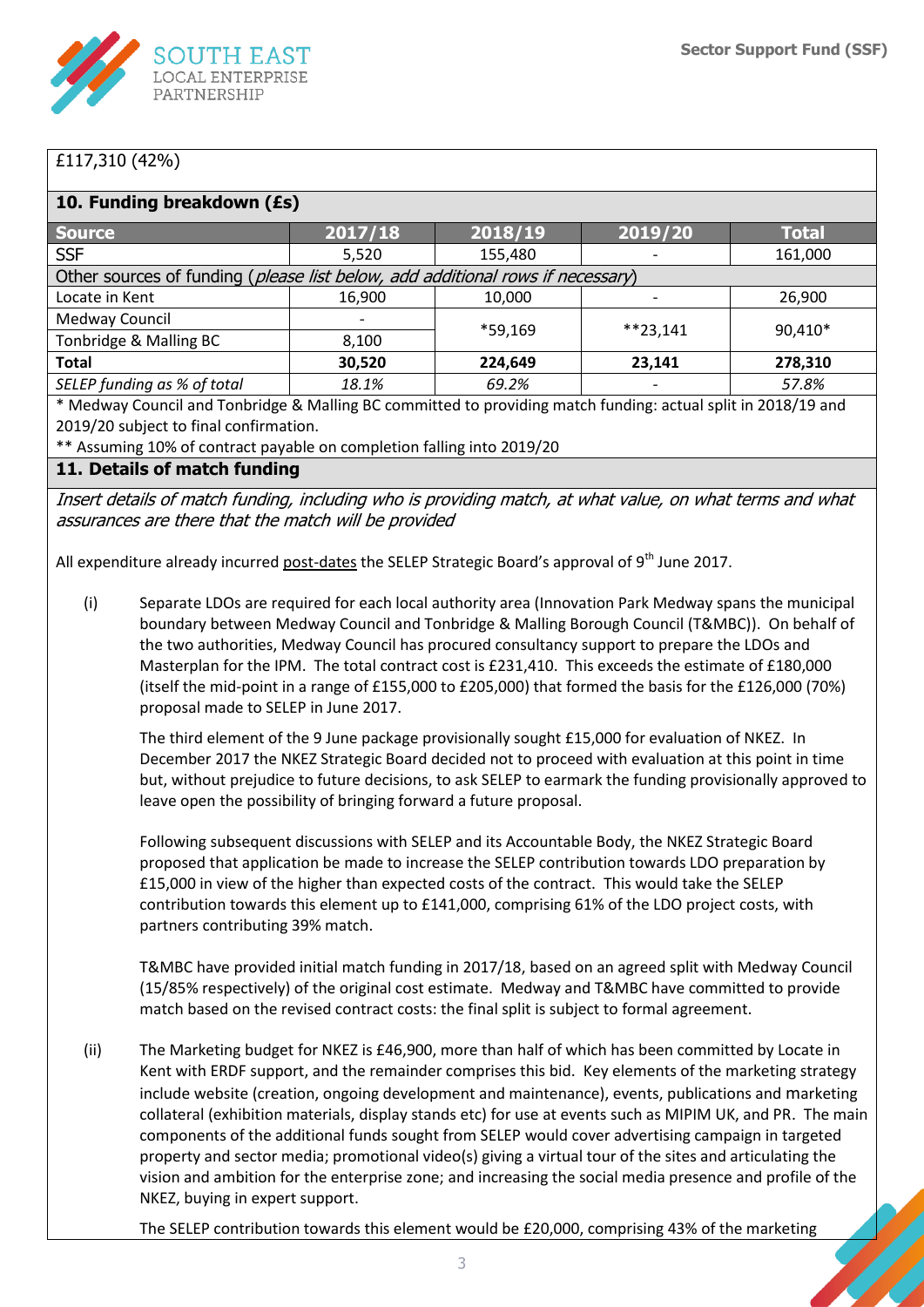

project costs, with partners contributing 57% match.

#### **Overall match funding:**

- **Locate in Kent = £26,900 (9.7%)**
- **Medway Council and Tonbridge & Malling Borough Council = £90,410 (32.5%)**
- **Total = £110,000 (42.2%)**

#### **12. Expected project start and completion dates**

- (i) Start February 2018 following procurement (November 2017-January 2018). Substantive completion Q1 2019; final completion Q2 2019 (subject to local election purdah – earliest date for post-purdah approval expected to be July 2019).
- (ii) Start August 2018; completion Q1 2019.

#### **13. Key Milestones**

| <b>Key Milestones</b>                                                                | <b>Description</b>                   | <b>Indicative Date</b>            |  |  |
|--------------------------------------------------------------------------------------|--------------------------------------|-----------------------------------|--|--|
| Masterplan and LDO contract                                                          |                                      | February 2018                     |  |  |
| commencement                                                                         |                                      |                                   |  |  |
| Studies, evidence base, masterplan                                                   |                                      | February - August 2018            |  |  |
| development                                                                          |                                      |                                   |  |  |
| Public Consultation on Masterplan                                                    |                                      | September 2018                    |  |  |
| Adopt Masterplan                                                                     |                                      | December 2018                     |  |  |
| <b>Public Consultation on LDOs</b>                                                   |                                      | January 2019                      |  |  |
| Adoption of LDOs                                                                     |                                      | April/Q2 2019 (subject to purdah, |  |  |
|                                                                                      |                                      | expected July 2019)               |  |  |
| <b>MIPIM UK</b>                                                                      | Property and investment              | October 2017, October 2018        |  |  |
|                                                                                      | conference and exhibition            |                                   |  |  |
| 1 <sup>st</sup> Occupiers at IPM and KMC                                             | Publicity to mark first occupiers on | Q2 & Q3 2018 (occupation at ICM   |  |  |
|                                                                                      | NKEZ sites (under existing planning  | under new                         |  |  |
|                                                                                      | permissions)                         | applications/notifications not    |  |  |
|                                                                                      |                                      | anticipated before LDO adoption)  |  |  |
| NKEZ video(s)                                                                        | Promotional video(s) for overall     | Q4 2018                           |  |  |
|                                                                                      | scheme and individual sites          |                                   |  |  |
| PR and marketing campaign                                                            |                                      | Q3 2018-Q1 2019                   |  |  |
| 14. Benefits created (list benefits with number/amount and cash value if applicable) |                                      |                                   |  |  |

| <b>Type of Benefit</b>                  | <b>Number of benefits created</b>    | Cash value of benefit $(E)$ |
|-----------------------------------------|--------------------------------------|-----------------------------|
| Estimated Saving in planning fees to    | 63                                   | 259,224                     |
| occupying businesses at IPM             |                                      |                             |
| Estimated Saving in consultancy fees to | 63                                   | 3,150,000                   |
| occupying businesses at IPM             |                                      |                             |
| Acceleration of business rate yield for | 63 site occupations accelerated by   | $338,000 - 534,000$         |
| reinvestment in EZ, enterprise and      | 18-24 months (baseline for these     |                             |
| growth                                  | sites is zero)                       |                             |
| Total value of benefits*                |                                      | $3,727,224 - 3,943,224$     |
|                                         |                                      |                             |
| * No estimates of value included for    | MIPIM UK generated 180 stand         |                             |
| impact of marketing.                    | visitors, 49 follow-up contacts, 57% |                             |
|                                         | increase in website traffic          |                             |
|                                         |                                      |                             |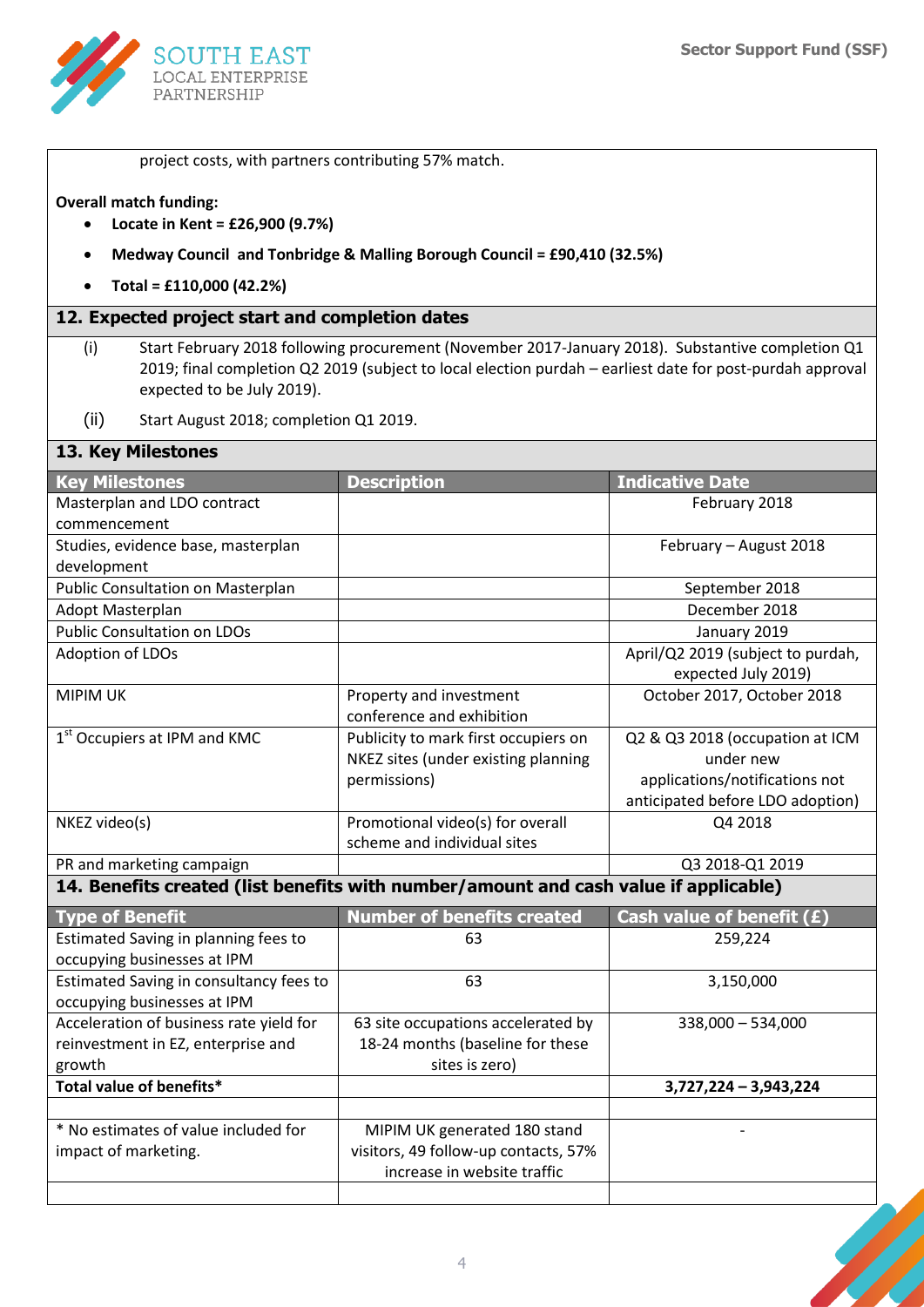

## **15. Value for Money – Benefit/Cost Ratio**

Please insert your Benefit/Cost Ratio (i.e total value of benefits divided by total costs). Please indicate how you have quantified your benefits and over what period those benefits are expected to realised

#### **BCR = between 13.5:1 and 14.2:1.**

Benefits are calculated on basis of enabling delivery at between 18-24 months earlier than would otherwise be the case, of 21 x 1 acre plots and 42 x 0.5 acre plots. Benefits arise from:

- savings for private sector applicants on planning fees (estimated £6,868 per acre) and consultancies (estimated £50,000 per development), offset by LDO prior approval fee (£462 per scheme)
- accelerated delivery of business rates (estimated £50,000 per acre). Calculation is based on bringing forward earlier delivery of two parts of the EZ (identified as plots A and D on the 2014 Masterplan) than would happen without the LDO:
	- $\circ$  2.84 acres of plot D, 18-24 months (half to all of year 1 plus all of year 2) = £213,000 to £284,000
	- $\circ$  5 acres of plot A, 6-12 months (half to all of year 2) = £125,000 to £250,000
	- o Total = £338,000 to £534,000

Estimates are predicated on development and occupation occurring during 2019-21. Business rates are estimated by reference to average rates at Gillingham Business Park (the nearest available proxy for comparison purposes).

## **16. Value for Money – Other Considerations**

Please detail benefits that cannot be quantified or cannot be quantified without lengthy or expensive analysis. This narrative should include details on why the benefit can't be quantified. If your BCR does not meet the standard 2:1 – please use this section to set out why the investment should be considered

For these purposes, the BCR has been calculated including the whole costs of the marketing budget, as it is not feasible at this stage separately to estimate the benefits generated by the marketing activity, which covers the whole of NKEZ.

### **17. Dependencies and Risks**

Please detail any scheme dependencies, risks and delivery constraints which may impact on the delivery of the project and or the benefits achieved through SSF investment in the Project

The timing of public consultation on the IPM Masterplan may need to be informed by processes associated with the emerging new Local Plan in Medway.

Formal adoption of the LDOs may not be possible until after local election purdah in spring 2019, though the work should be substantively completed by the end of Q1 2019.

### **18. State Aid Implications**

Please indicate how your projects complies with State Aid Regulations

Investment in the preparation of LDOs and Masterplan for IPM enables the creation of a clear and comprehensive planning framework which should expedite the planning process for subsequent occupiers who acquire the necessary interest in sites and comply with the requirements of the LDOs. There would be no direct assistance to future occupiers from this funding.

NB: A declaration of compliance with EU or other State Aid Regulations will be required prior to any SSF being provided. If your project is awarded SSF it will be subject to a condition requiring the repayment of